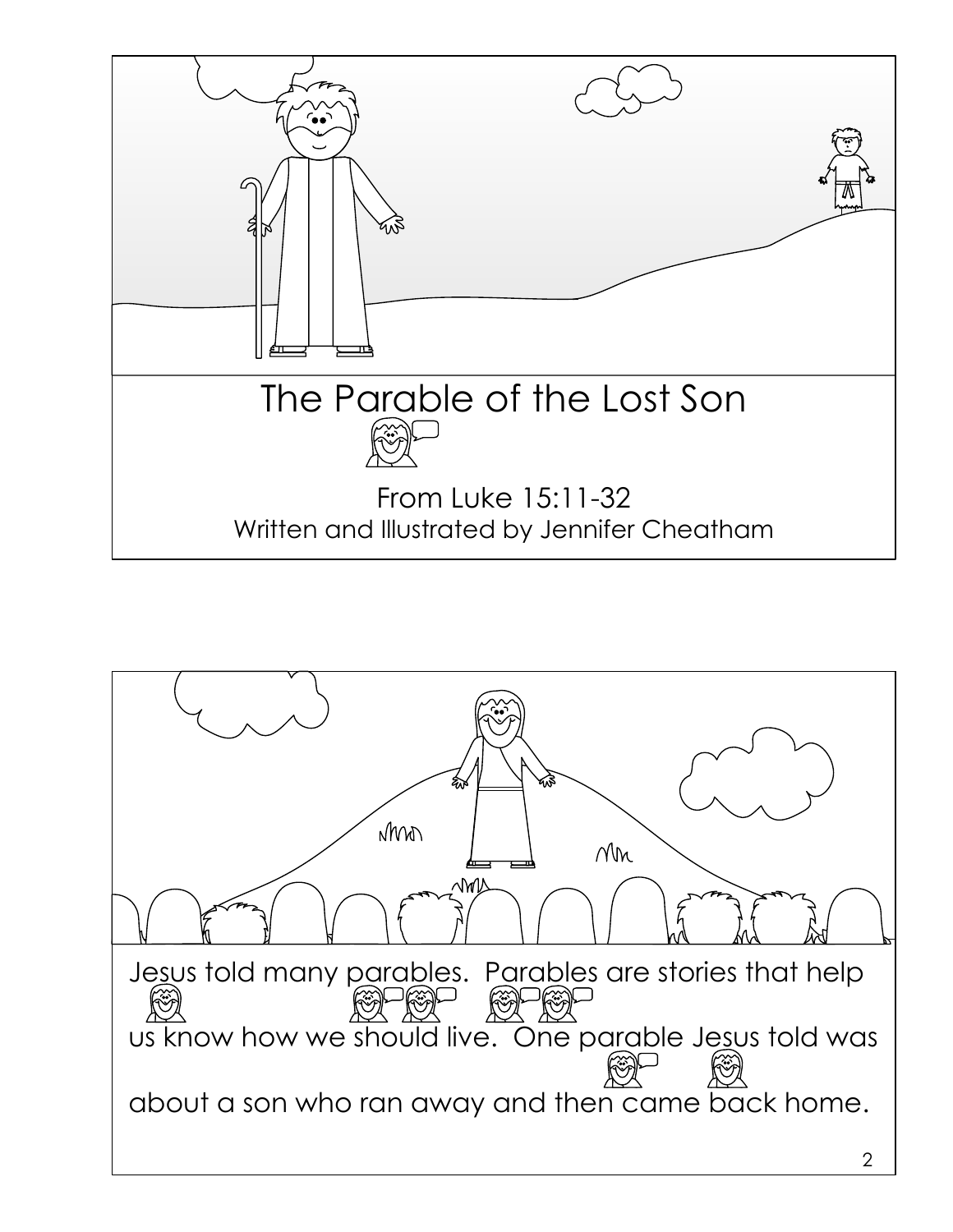

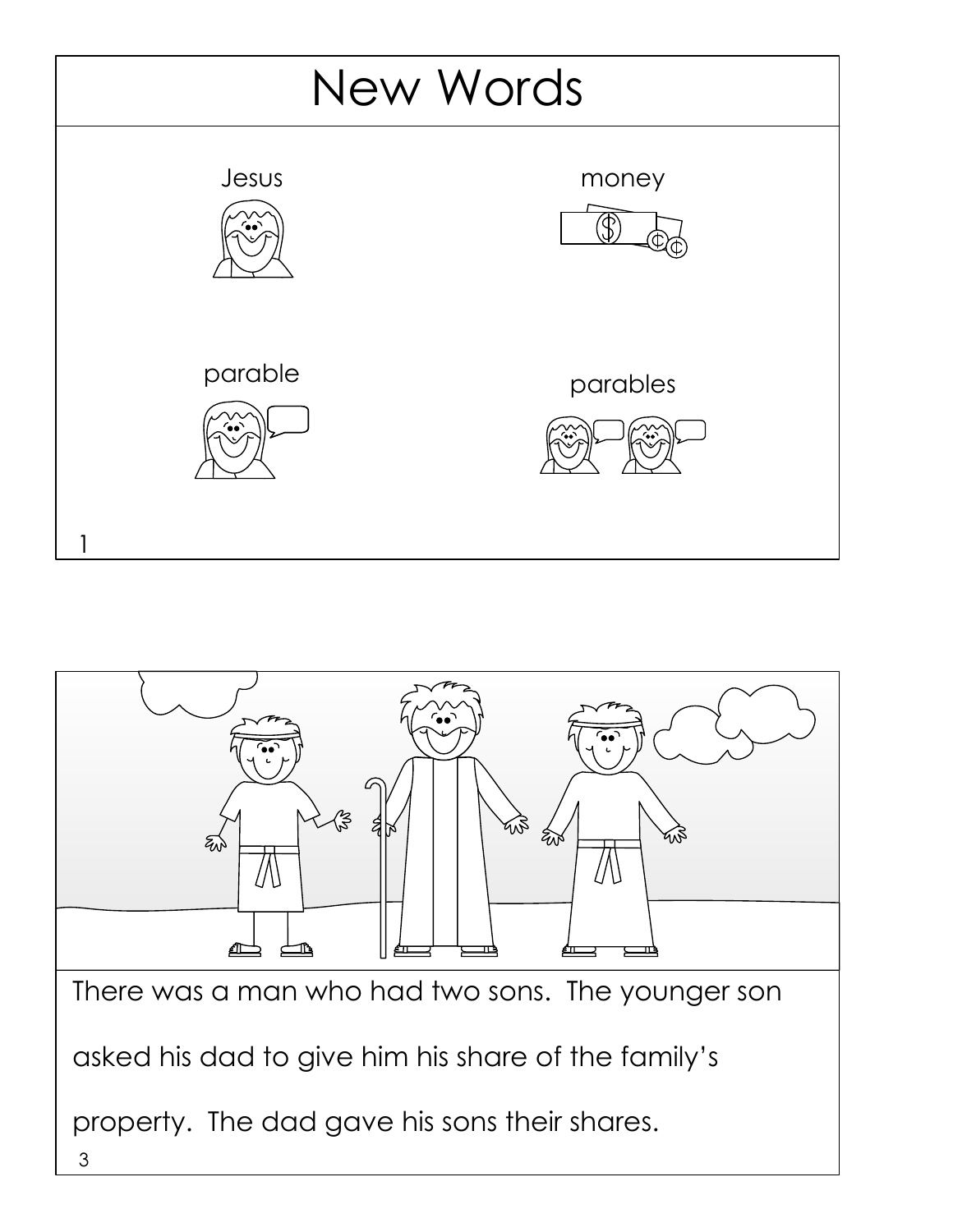

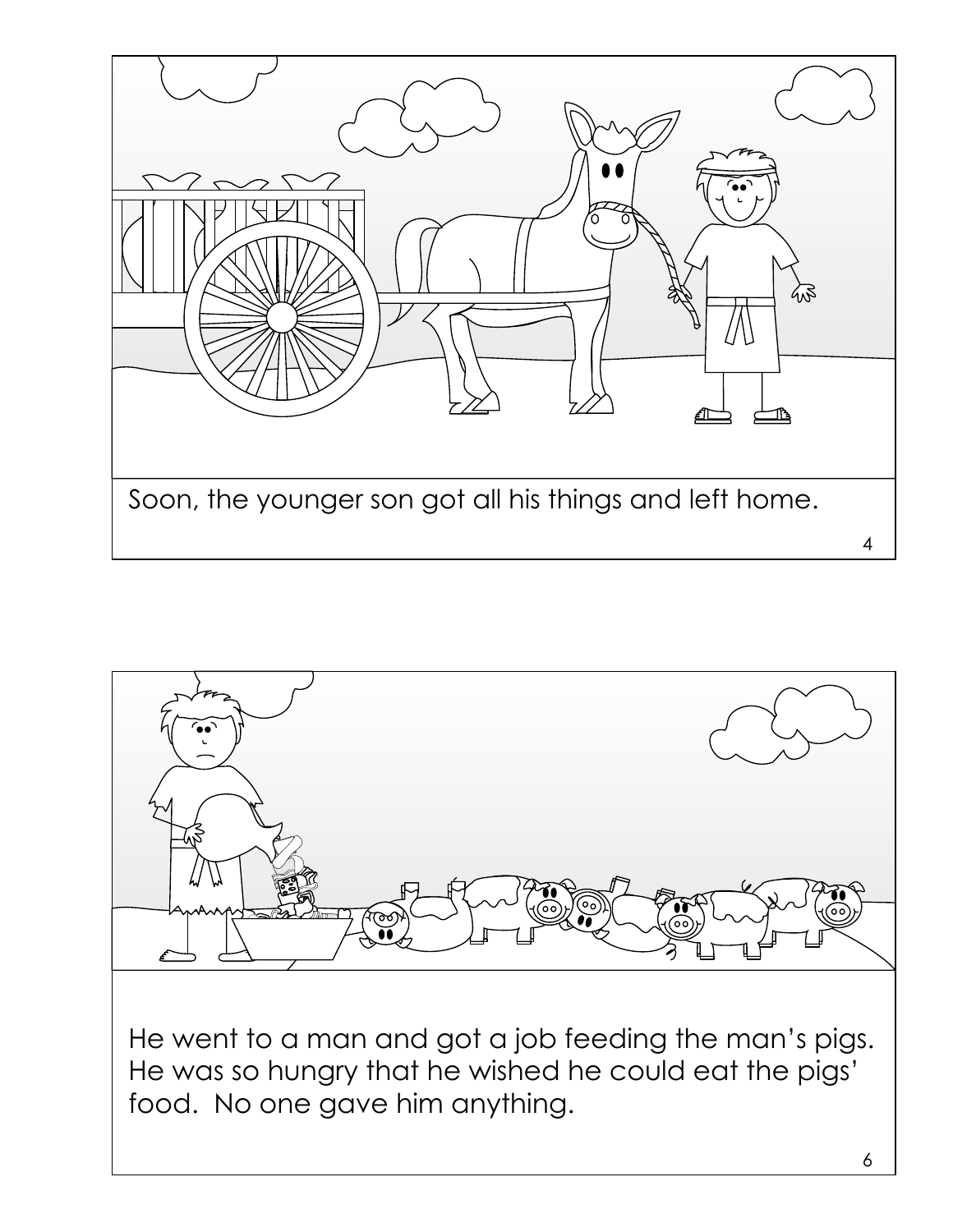



should he be so hungry when his dad's workers had extra food?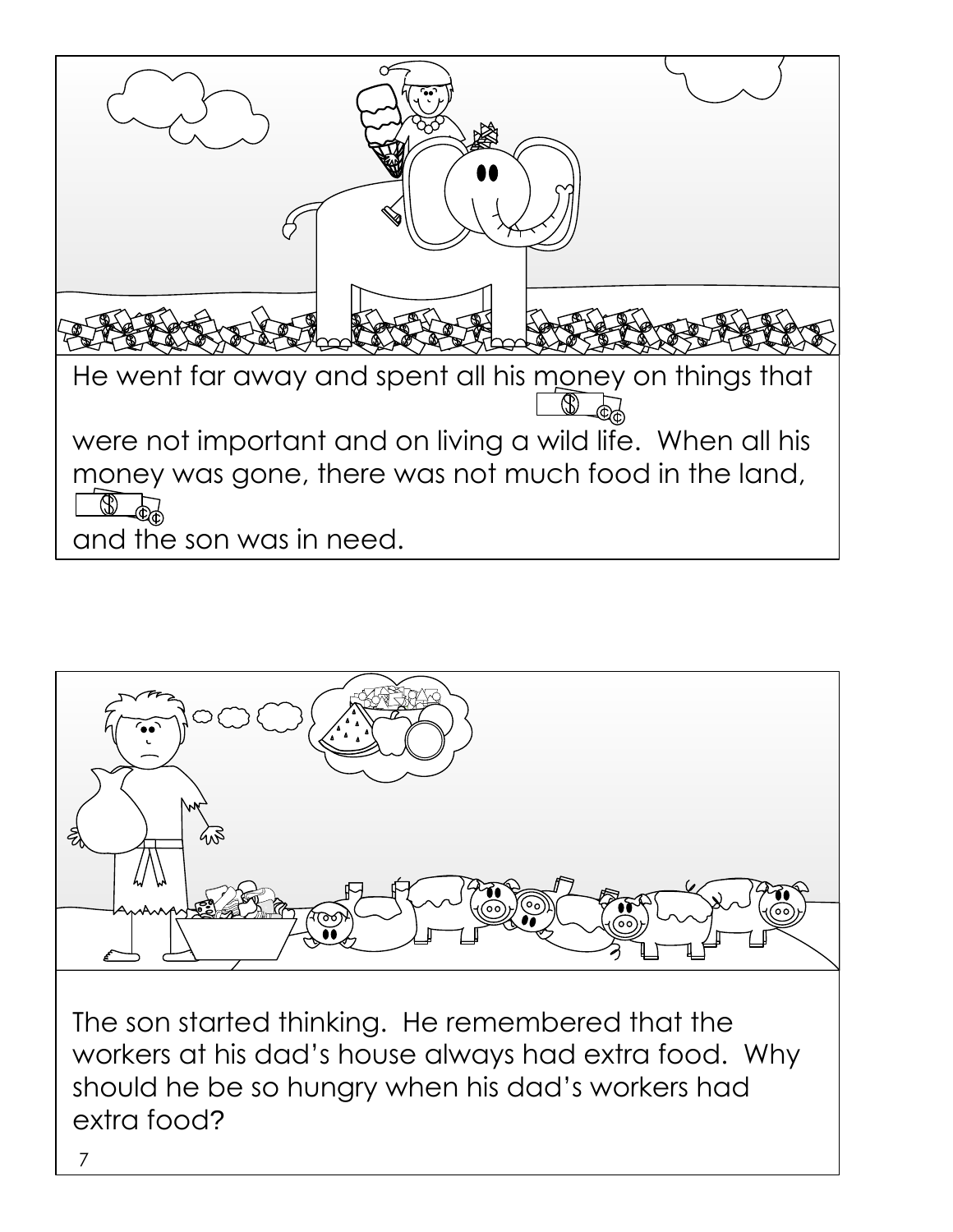



The son said to his dad, "Dad, I have sinned. I have done so many bad things. I shouldn't be called your son anymore."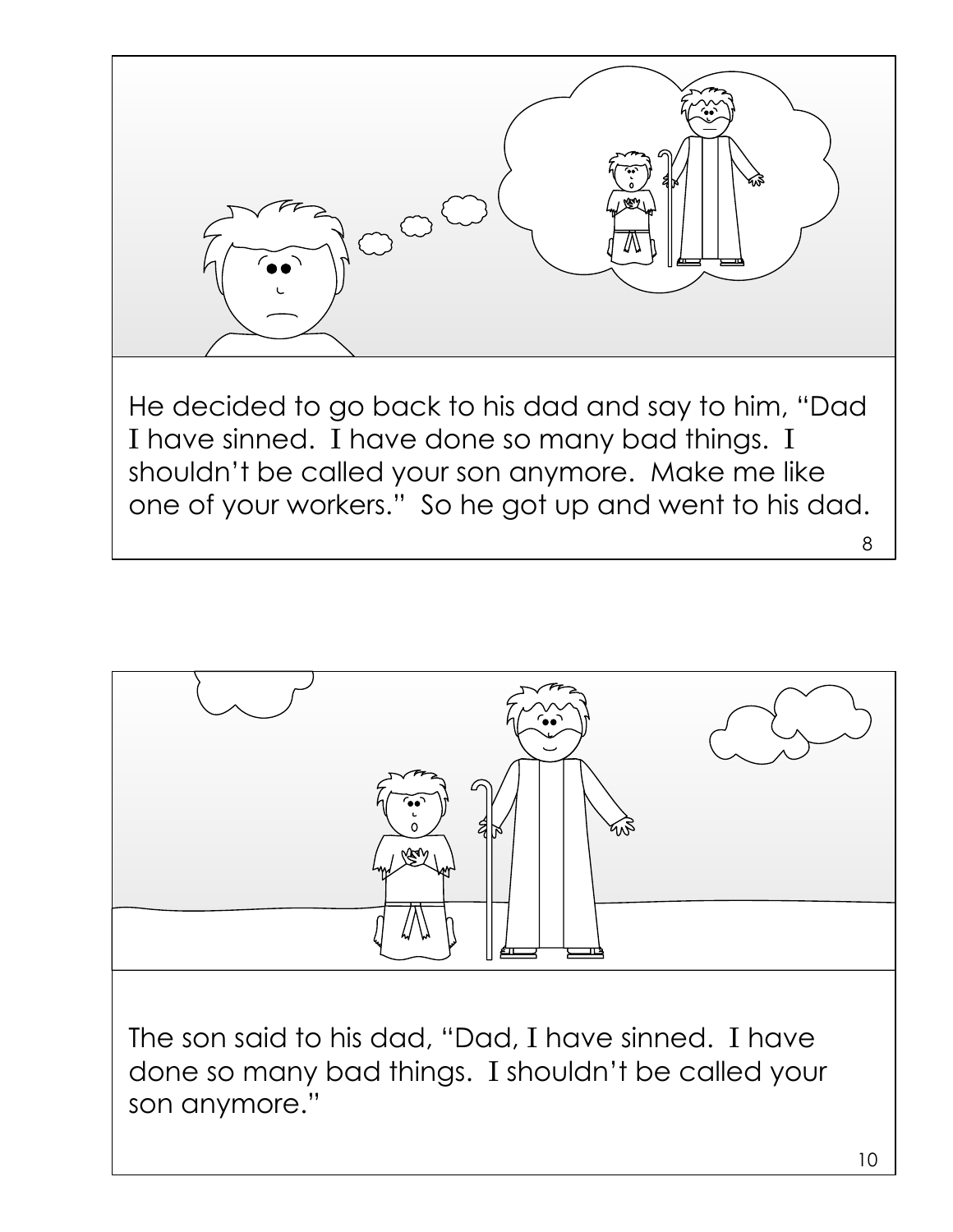



11 But the dad said to his workers, "Quick! Bring the best robe and put it on him. Put a ring on his finger and shoes on his feet. Bring the best meat we have. Let's have a big meal and party! For this son of mine was gone and is alive again. He was lost and is found!"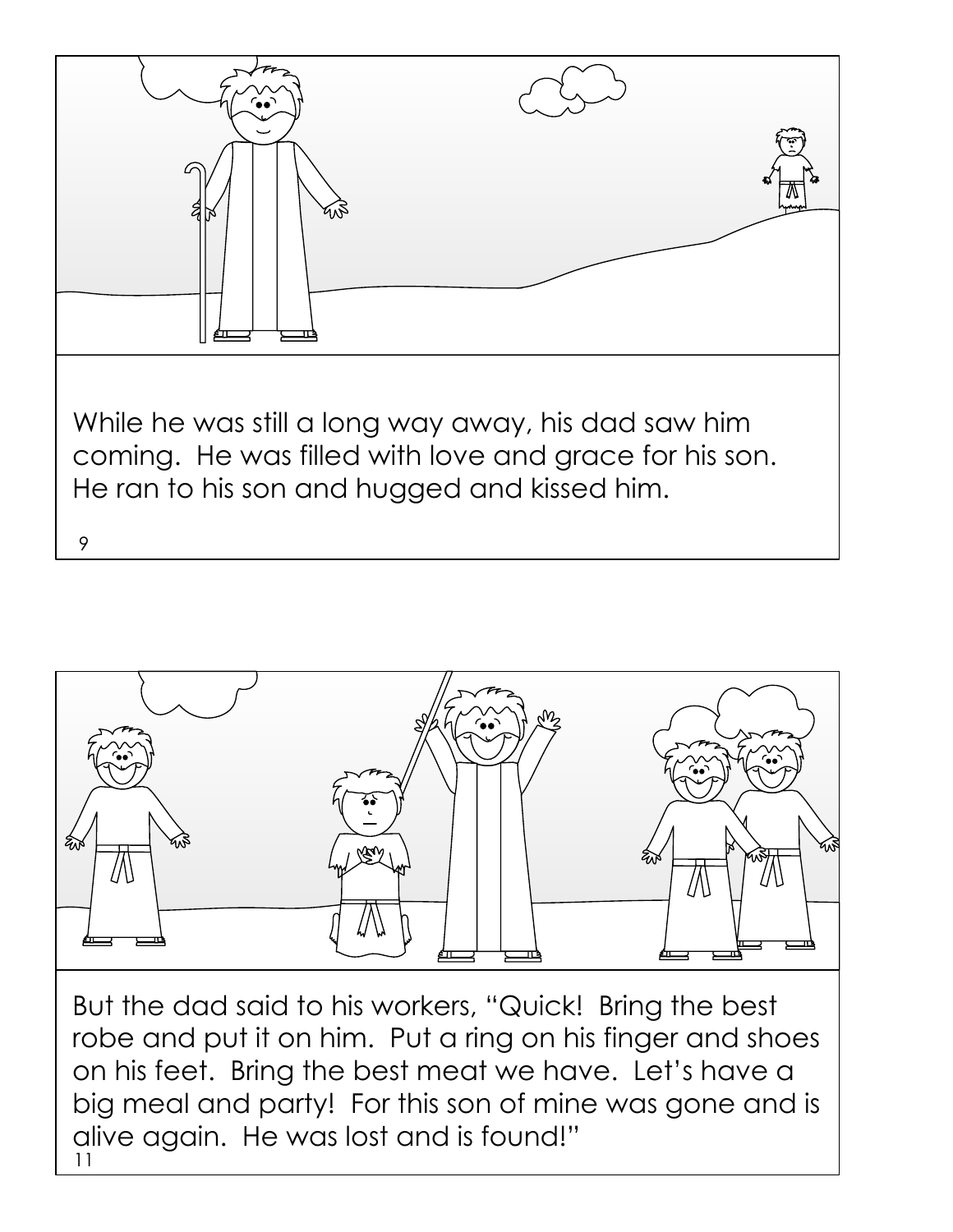

The older brother got very mad and would not go to the party. His dad went out to try to get him to go to the party.

The older son told his dad, "Look! All this time I have been working so hard for you. I always did what you said. You never gave me even a little bit of meat so I could have a party with my friends. But when this son of yours who wasted all your money comes home, you get the best meat and throw a big party for him!"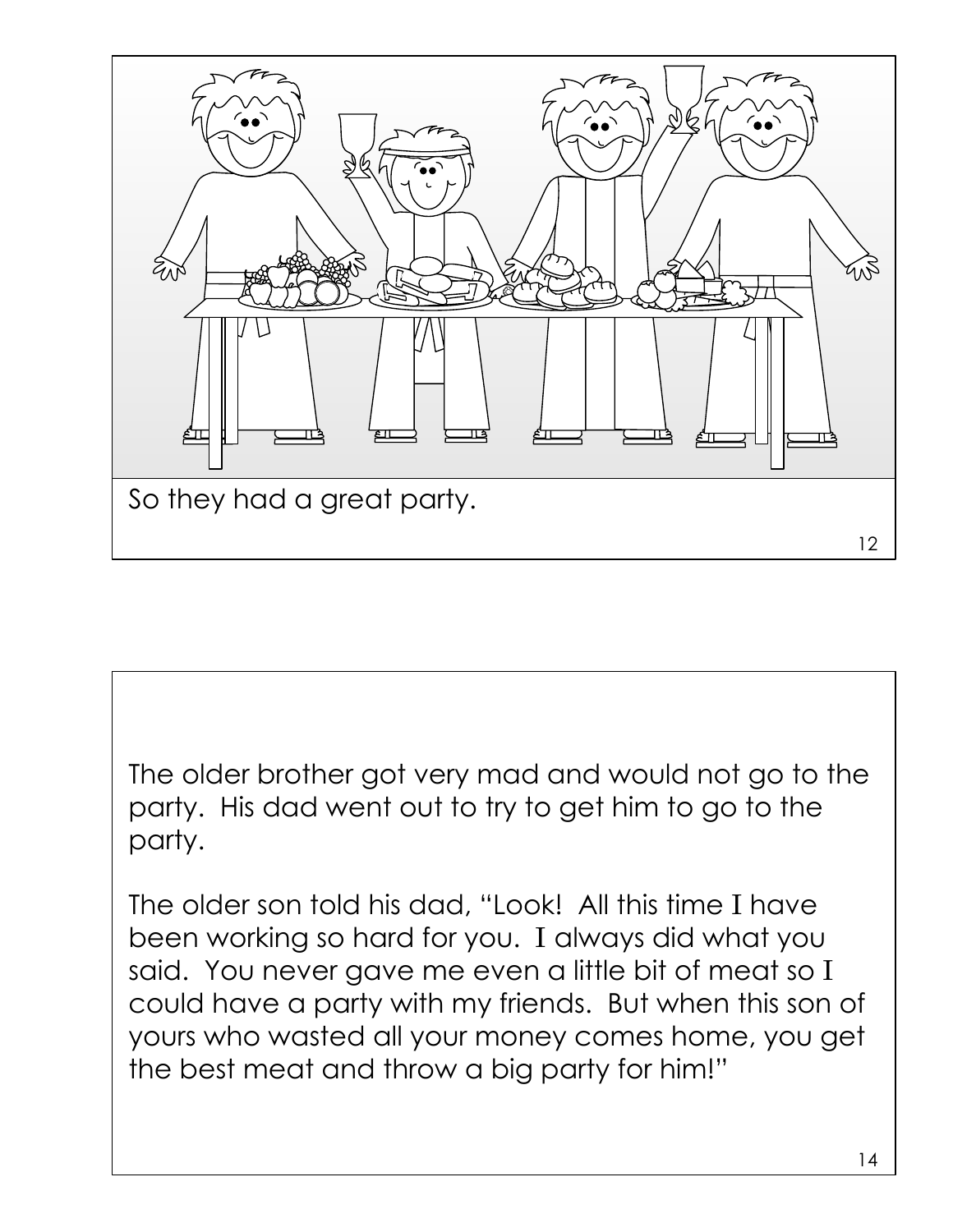



The dad said, "My son, you are always with me. Everything I have is yours. But we had to have a party and be glad, because this brother of yours was gone and is alive again. He was lost and is found!"